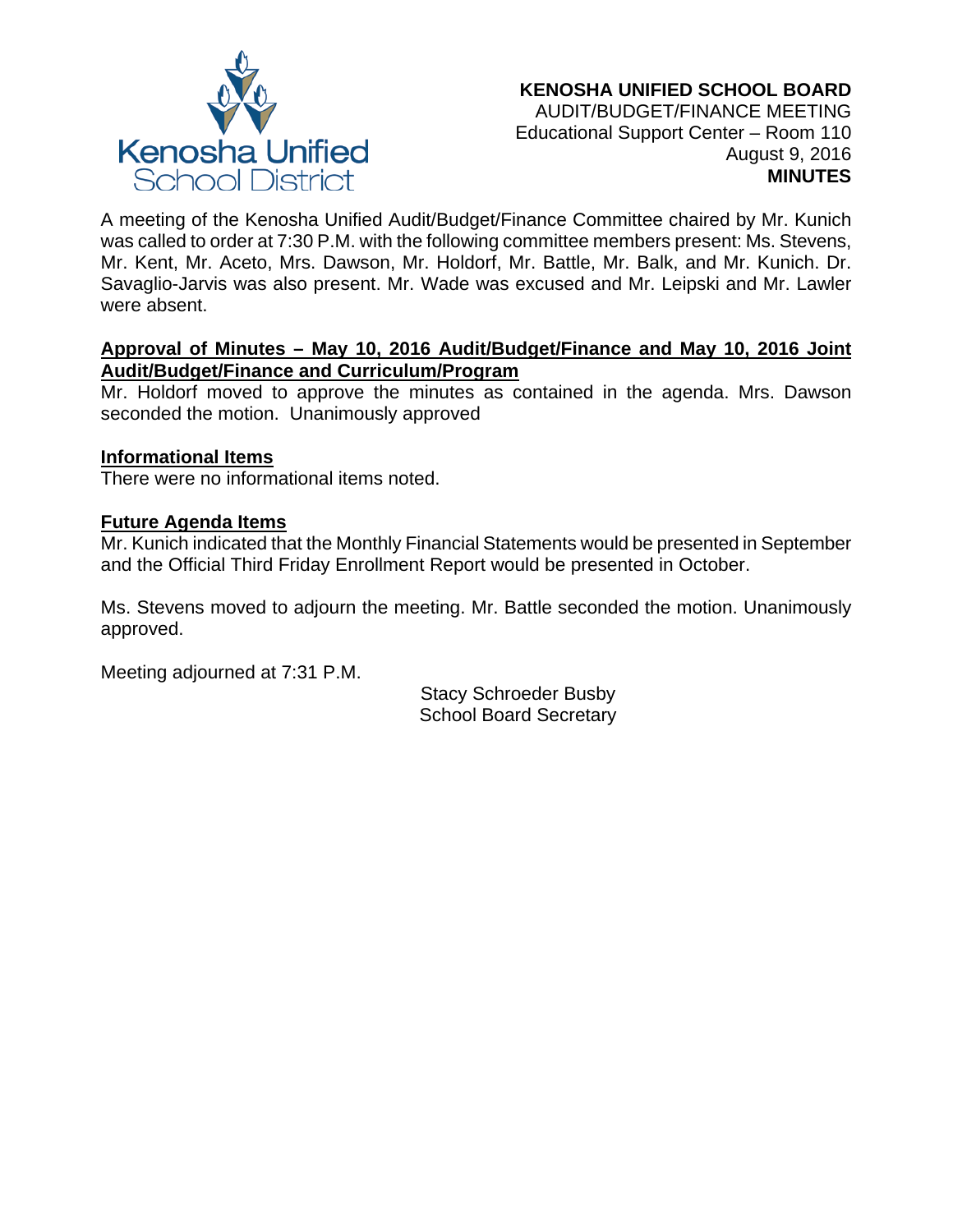

### **KENOSHA UNIFIED SCHOOL BOARD** JOINT AUDIT/BUDGET/FINANCE AND PERSONNEL/POLICY MEETING Educational Support Center – Room 110 August 9, 2016 **MINUTES**

A joint meeting of the Kenosha Unified Audit/Budget/Finance and Personnel/Policy Committees chaired by Mr. Kunich was called to order at 7:32 P.M. with the following committee members present: Ms. Stevens, Mr. Kent, Mr. Aceto, Mrs. Dawson, Mr. Holdorf, Mr. Battle, Mr. Balk, Mrs. Snyder, Mr. Moore, and Mr. Kunich. Dr. Savaglio-Jarvis was also present. Mr. Wade, Mr. Falkofske, Mrs. Dahl, and Mrs. Hamilton were excused and Mr. Leipski, Mr. Lawler, and Mrs. Stephens were absent.

## **Policy 3420 - Purchasing**

Mr. Tarik Hamdan, Chief Financial Officer, presented Policy 3420 - Purchasing. He indicated that the district receives approximately \$23 million dollars in Federal grant reimbursements annually. As the recipient of significant Federal funds, the district is required to follow the new Federal Uniform Grant Guidance (OMB CFR Section 200) which became effective during the 2015-16 fiscal year. The guidance includes changes to procurement (purchasing) requirements. Non-Federal entities, such as the district, were provided with one year to adopt the new procurement standards. The required Federal standards will be effective for the District's 2016-17 fiscal year and will require the suggested revisions to Policy and Rule 3420 – Purchasing in order to reflect the new requirements and to ensure compliance.

Mr. Battle moved to forward Policy 3420 – Purchasing to the full Board for approval. Ms. Stevens seconded the motion. Unanimously approved

## **Informational Items**

There were no informational items noted.

#### **Future Agenda Items**

There were no future agenda items noted.

Ms. Stevens moved to adjourn the meeting. Mr. Holdorf seconded the motion. Unanimously approved.

Meeting adjourned at 7:31 P.M.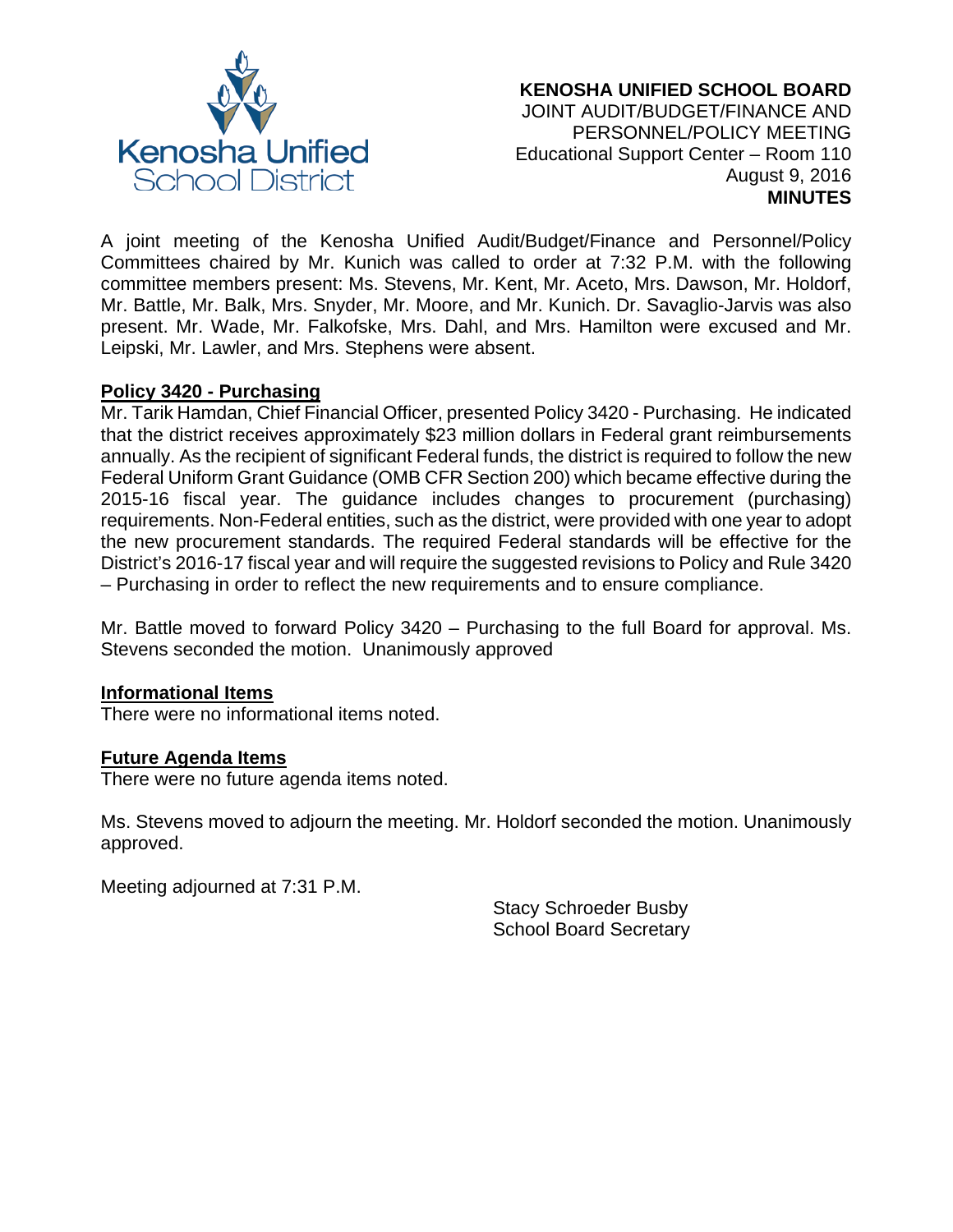

A meeting of the Kenosha Unified Personnel/Policy Committee chaired by Mrs. Snyder was called to order at 7:44 P.M. with the following committee members present: Mr. Kunich, Mr. Moore, and Mr. Kunich. Dr. Savaglio-Jarvis was also present. Mr. Falkofske, Mrs. Dahl, and Mrs. Hamilton were excused. Mrs. Stephens and Mr. Jenewein were absent.

Mrs. Snyder indicated that a quorum was not present; therefore, no action could be taken.

### **Approval of Minutes – July 12, 2016**

Mrs. Snyder indicated that the July 12, 2016 minutes would be brought at the next committee meeting for approval due to lack of a quorum.

#### **Informational Items**

Mrs. Snyder indicated that the Recommendations Concerning Appointments, Leaves of Absence, Retirements and Resignations would be forwarded to the full Board.

#### **Future Agenda Items**

Dr. Savaglio-Jarvis indicated that Policy 6456 – Graduation Requirements (Civics Exam Requirement) would be presented in September and the Official Third Friday Enrollment Report, Policy 5437 – Threats/Assaults, and the High School Transcript and Graduation Procedures Review Committee Update would be presented in October.

Meeting adjourned at 7:45 P.M.